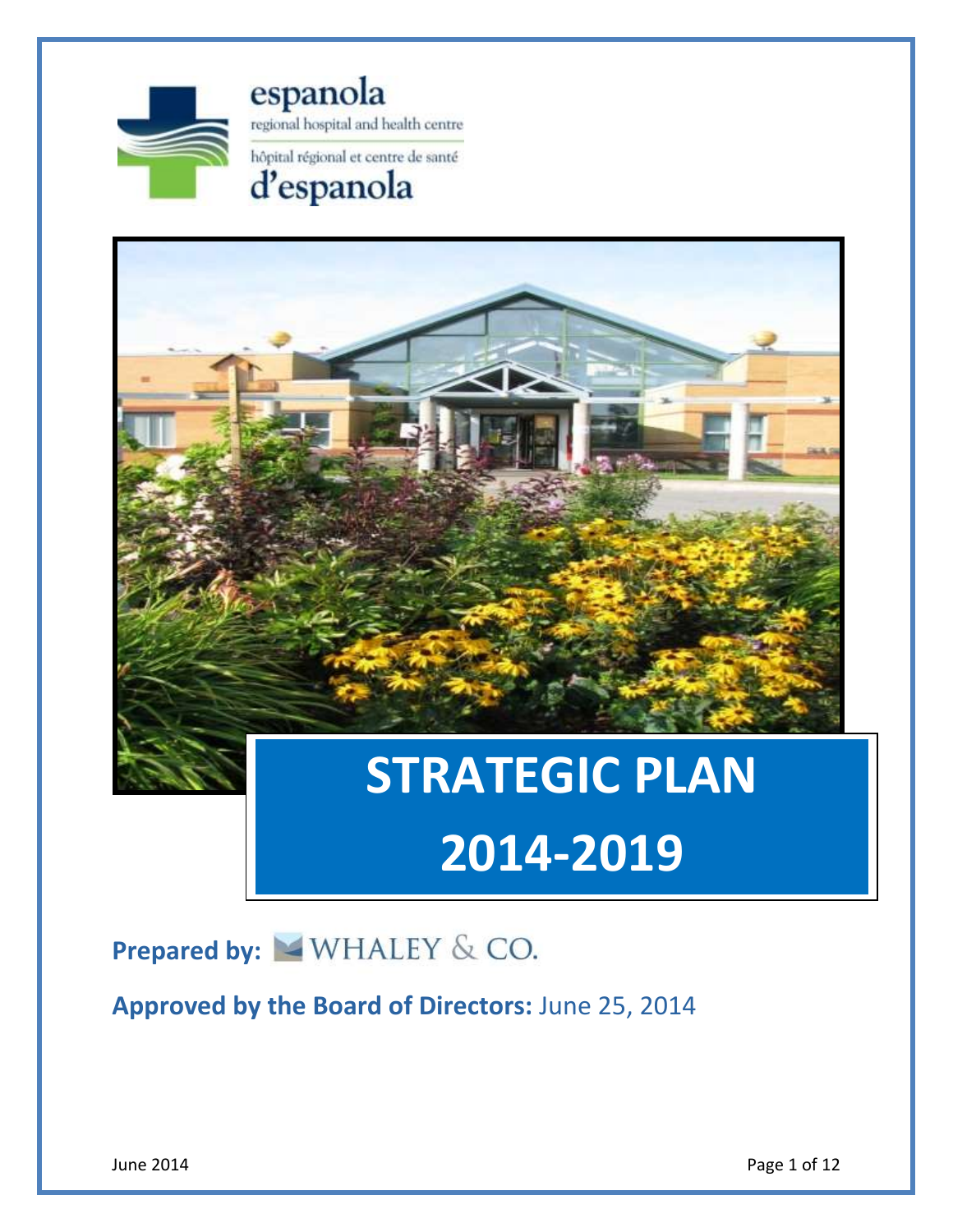## **Section 1 – Introduction**

Espanola General Hospital (EGH) was incorporated as a hospital in 1948. Originally situated on Sheppard St., EGH eventually moved to a new building on Tudhope St. in 1954. The hospital redeveloped a "state of the art" facility at its current site on McKinnon Dr. in 1988.

 In 1998, EGH undertook a major reconfiguration of space, including relocation of 30 ELDCAP beds into the main part of the hospital. The area vacated by the ELDCAP beds created space for 19 assisted-living units now known as Queensway Place. A new 32-bed nursing home was added in 2004 and a new Family Health Team (attached to the hospital) opened in 2007.

 In 2009 EGH changed its name to *Espanola Regional Hospital and Health Centre (ERHHC)* to better reflect the health care campus model that has been successfully developed over many years. Today, ERHHC is home to a 79-bed health campus which includes 15 acute care beds, 2 chronic care beds, 30 ELDCAP (nursing home) beds and 32 long-term care beds, and includes a 19-unit assisted living complex, a 24-unit seniors' non-profit housing complex, a Family Health Team, a 6-bed sleep lab and the local CCAC office on site.



 While we are proud of our integrated health cannot rest on our health care system is continually evolving and the needs of our never been more important as we strive to improve the patient experience and at the same time, find campus model, we laurels because the catchment population are changing over time. Partnerships with other service providers have operational efficiencies.

 Small rural and northern hospitals (like ERHHC) face a unique set of challenges related to funding and the recruitment and retention of health care professionals but there are also new opportunities related to advances in technology, quality improvement and the philosophy of *"care closer to home".* All of this means that we must proactively plan for the future as we continue to *Put Patients First*. This new strategic plan sets out where we are headed in terms of key strategic directions for the next five years.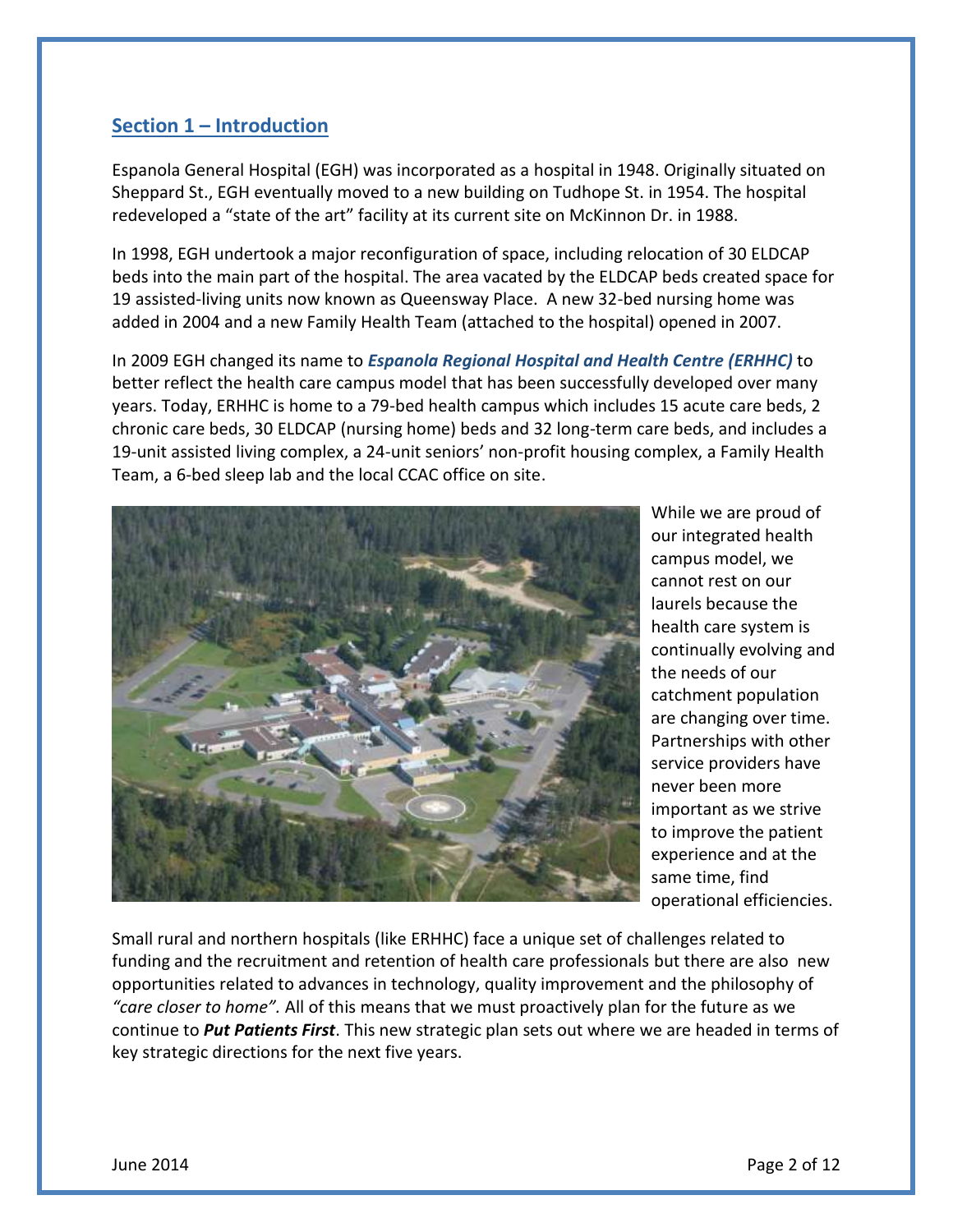

# **Our Vision**

• *A leader in health care and gateway to services*



 • *To provide excellent health care programs and services to all we serve* 



 Our current Vision, Mission and Values were created as part of our 2006-2009 Strategic Plan and they reflected our organizational culture and needs at that time. As part of the 2014-2019 Strategic Plan, these statements will be reviewed by staff, managers and the Board to determine if they are still relevant or if changes are needed within the context of health system transformation.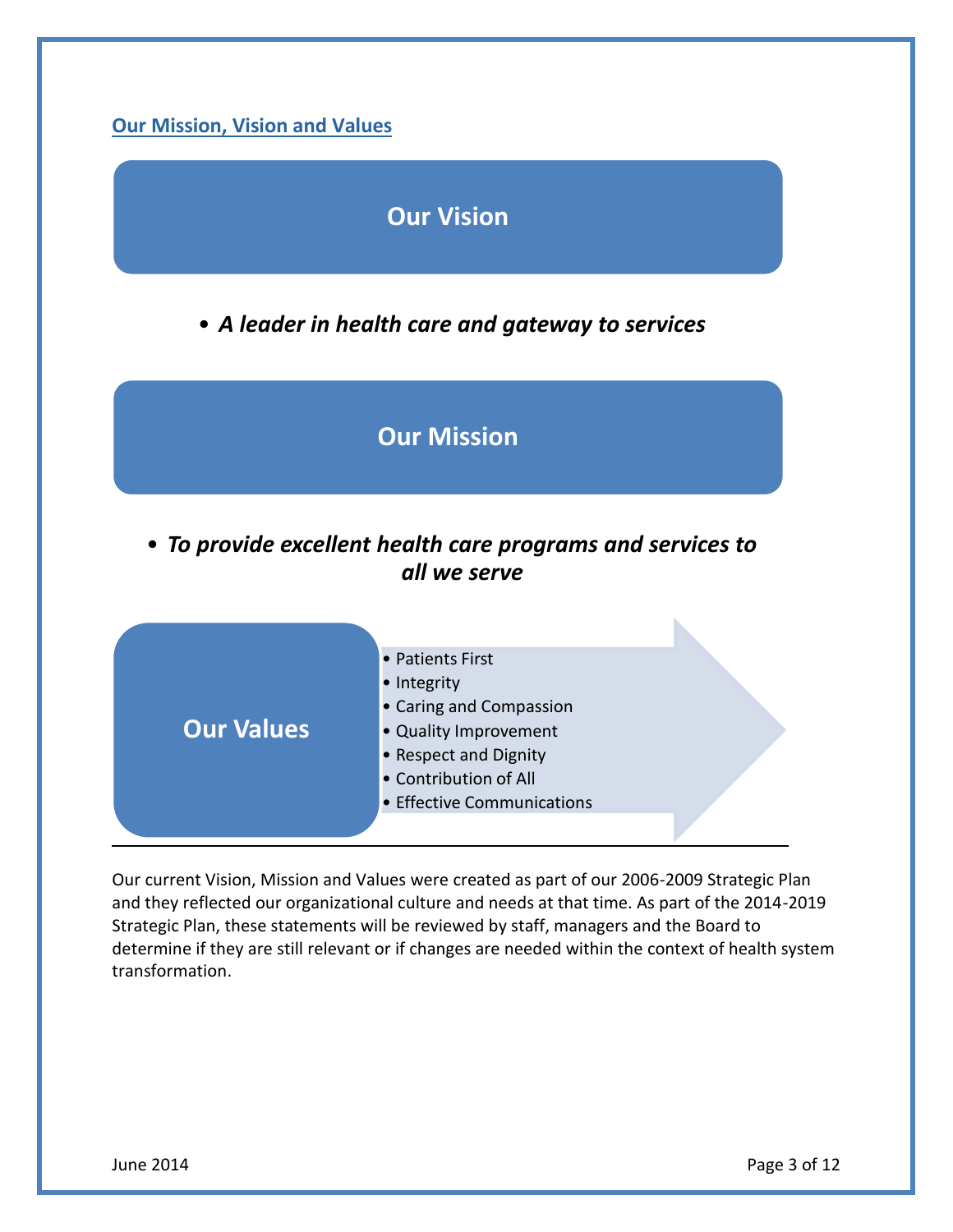# **Section 2 – The Context for Our New Plan**

#### 2.1 Our Catchment Population

 ERHHC serves a population of about 13,500 with a catchment area that includes the Town of Espanola and Townships of: Nairn & Hyman, Sables-Spanish Rivers and Baldwin. Like many northern communities, our catchment area is aging rapidly. One in five of our residents are now over age 65 and this proportion of seniors is expected to grow significantly. In terms of the health status of our catchment population, compared to the provincial average, we have:

- Higher proportion of seniors and aboriginals
- Higher rates of unemployment, smoking, obesity and binge drinking
- Lower levels of education and income
- Higher rate of single parent families
- Higher death rates due to injuries, poisoning and suicide
- pregnancy (and lower birth • Higher rate of teenage weight)



 Higher morbidity and mortality (with reduced years of life from various cancers, respiratory illnesses, cardiovascular disease, accidents and suicide).

 These health status factors lead to higher rates of Emergency Department (ED) use. The hospital's 24-hour Emergency Department has a volume of approximately 13,000 ED visits each year which is considered high for a rural area.

#### 2.2 North East LHIN Priorities

 Our North East LHIN released its Integrated Health Services Plan in 2013 and has been working on the following four priorities to improve health care in Northeastern Ontario:

- **Priority 1:** Northerners want increased primary care coordination
- **Priority 2**: Northerners want enhanced care coordination and transitions to improve the patient experience.
- **Priority 3**: Northerners want mental health and substance abuse treatment services to be more accessible.
- **Priority 4**: Northerners want health care priorities to reflect the cultural diversity of our region's population, including Aboriginal/First Nation/Métis and Francophone people.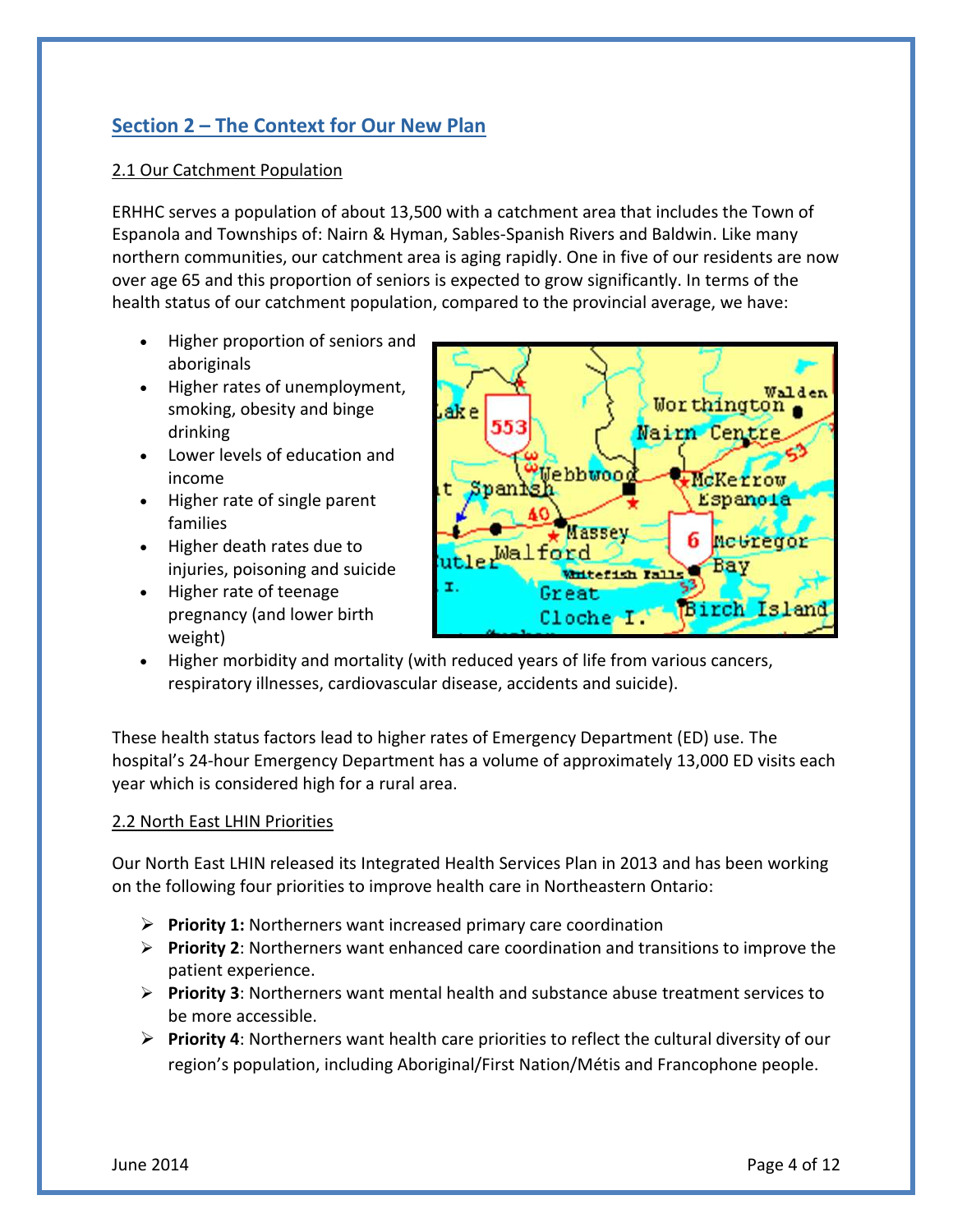The LHIN is also looking at a number of integrated care models that would support greater collaboration between service providers. These include:

| <b>Health Link</b><br>(formally launched as a<br>Ministry of Health<br>strategy in Dec. 2012)                  | Provides coordinated, efficient and effective care to patients with<br>$\bullet$<br>complex needs<br>Focus is on 'high needs, high use' patients where identified patients<br>$\bullet$<br>will have an individualized, coordinated care plan |
|----------------------------------------------------------------------------------------------------------------|-----------------------------------------------------------------------------------------------------------------------------------------------------------------------------------------------------------------------------------------------|
|                                                                                                                | Recommended for catchment populations greater than 50,000<br>$\bullet$                                                                                                                                                                        |
| <b>Health Hub</b><br>(concept developed by<br>the OHA and released as<br>a discussion document<br>in May 2013) | Local integrated health service delivery model with a single funding<br>$\bullet$<br>envelope and single accountability agreement                                                                                                             |
|                                                                                                                | Based on local health campus models already developed by a<br>number of small hospitals (including Espanola)                                                                                                                                  |
|                                                                                                                | Improves patient access and coordination by having one lead<br>$\bullet$<br>organization responsible for managing the health of population                                                                                                    |
|                                                                                                                | Applicable for smaller rural and northern communities<br>$\bullet$                                                                                                                                                                            |
| <b>Community Network</b>                                                                                       | Includes health and non-health service providers with stronger link<br>$\bullet$<br>to community care partners                                                                                                                                |
|                                                                                                                | Focus is building care pathways based on needs of residents in the<br>community                                                                                                                                                               |
|                                                                                                                | Partners in a network have agreement to manage local health care<br>$\bullet$<br>and are accountable to each other                                                                                                                            |

 Both the Health Hub and Community Network models have applicability for ERHHC as we further develop our campus model and strengthen our linkages with other non-campus health care partners.

 We are also paying close attention to a recent *Clinical Services Review* report prepared for the NE LHIN which has recommended models of care for different types of patients including:

- 1. Medical patients with COPD, CHF and Stroke
- 2. Surgical patients with Cataracts, Joint Replacements and Hip Fractures

 This analysis was driven by the government's new funding formula for larger hospitals which includes a number of 'quality-based procedures' (QBPs). While QBP funding does not currently apply to small hospitals, the LHIN report will have implications for the transfer and repatriation of certain patients between Espanola and Sudbury.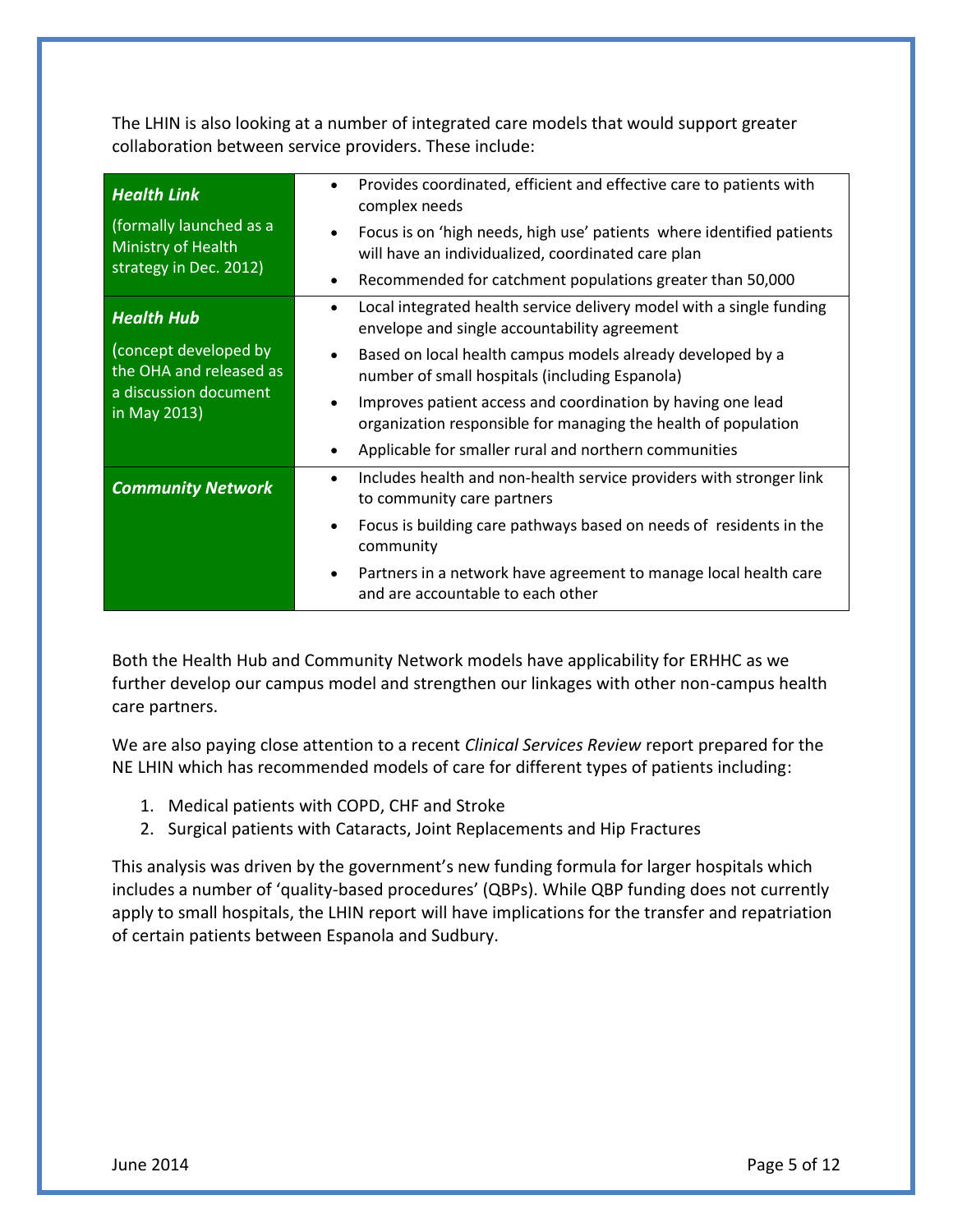# **Section 3 – Our Planning Process**

The strategic planning process was formally initiated in the spring of 2014 with the development of a strategic planning framework that described ERHHC's challenges and opportunities, and offered three suggested high-level strategic priorities as a starting point for discussion with our stakeholders:

| <b>Strategic Priority</b>                                                  | <b>Goals</b>                                                                                                                                                                                                                                                                                                                                                                                                |
|----------------------------------------------------------------------------|-------------------------------------------------------------------------------------------------------------------------------------------------------------------------------------------------------------------------------------------------------------------------------------------------------------------------------------------------------------------------------------------------------------|
| Create a Culture of<br>Excellence (while<br><b>Putting Patients First)</b> | Continue to pursue and implement improvements to quality of care<br>and patient safety<br>Develop a new patient relations process with focus on<br>$\bullet$<br>patient/family/caregiver engagement<br>Provide opportunities for enhanced staff training and education<br>improved morale through focused staff health and wellness<br>$\bullet$<br>initiatives<br>Achieve financial stability<br>$\bullet$ |
| <b>Build on Our</b><br>Integrated Health<br>Campus Model                   | Showcase the benefits of our integrated model<br>$\bullet$<br>Seek new opportunities to integrate and/or coordinate care within<br>$\bullet$<br>our health campus (where feasible)<br>Work with staff, physicians and stakeholders in identifying ways<br>$\bullet$<br>and means by which we can optimize new services within our<br>facility (e.g. new emergency department)                               |
| <b>Enhancing Care</b><br>Coordination and<br><b>Transitions</b>            | Collaborate with CCAC and FHT for funding for shared patient<br>$\bullet$<br>navigator/coordinator function<br>Continue to work with other community healthcare provider<br>$\bullet$<br>organizations to explore and determine better ways we can link<br>services to improve the patient experience.                                                                                                      |

 This discussion document set the stage for the stakeholder consultation phase which took place in May. As part of this process, over 60 individuals, representing partner organizations, health care providers, doctors, staff, municipalities and the public, participated in focused discussions. The board and management team then held a 1-day strategic planning retreat on June 9<sup>th</sup> at which stakeholder feedback was reviewed and strategic priorities and high-level goals developed. These discussions formed the basis for this new plan (see Figure 1).

#### **FIGURE 1 – Process Steps for Developing ERHHC's New Strategic Plan, (April – June 2014)**

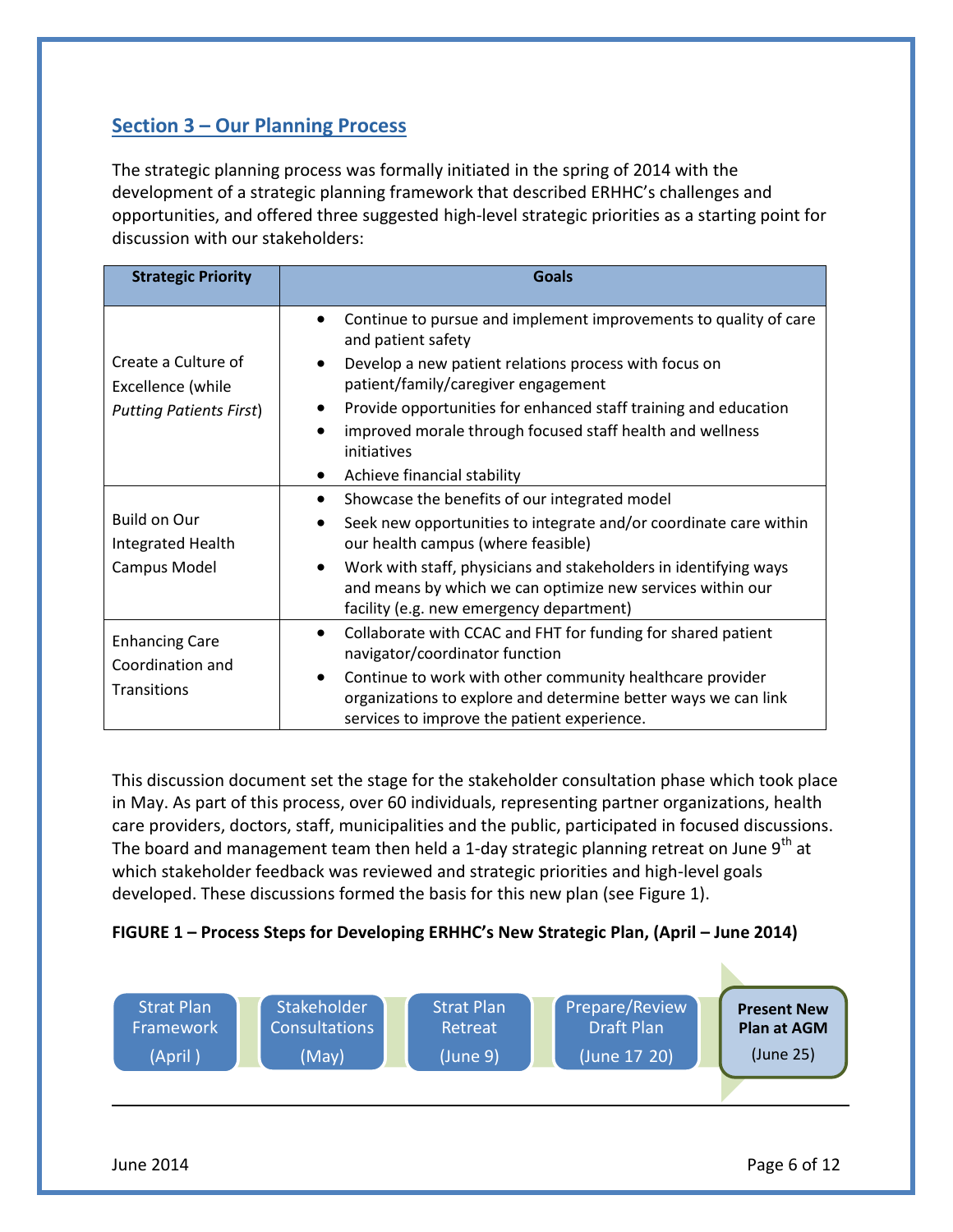# **Section 4 – What We Heard From Our Stakeholders**

#### Strategic Priorities

 There was general support for the three broad priorities identified in our strategic planning framework but the priorities referenced most often by our stakeholders were as follows:

- $\checkmark$  Communication (both internal and external)
- $\checkmark$  Recruitment and retention of health care professionals
- $\checkmark$  Strengthening linkages with community and health partners not located on the ERHHC campus

#### Service Gaps

 The following service gaps were identified by many of our key stakeholders (staff, physicians, health care partners, community representatives):

- More specialist clinics (e.g. cardiology, respirology)
- **•** Seniors housing
- Other support services for seniors including a Day Program and transportation assistance
- Mental health (adolescent and adult)
- Hospice/palliative care
- **•** Dialysis

 Because of ongoing constraints in hospital funding, many of these service gaps will need to be addressed through partnerships and collaborations with other service providers.

#### Partnership Opportunities

 Increased collaboration with campus and non-campus partners was a key theme during the stakeholder consultations. Partnership opportunities included the following:

| <b>Organizations</b>                           | <b>Opportunity</b>                                |
|------------------------------------------------|---------------------------------------------------|
| Health Sciences North, CMHA                    | Collaboration on enhanced mental health services  |
| Public Health                                  | Health promotion and population health strategies |
| Sagamok Aboriginal Access Centre               | Primary care and telehealth linkages              |
| <b>District Social Services Administration</b> | Affordable housing                                |
| Board (DSSAB)                                  |                                                   |
| <b>Emergency Medical Services (EMS)</b>        | Community paramedicine                            |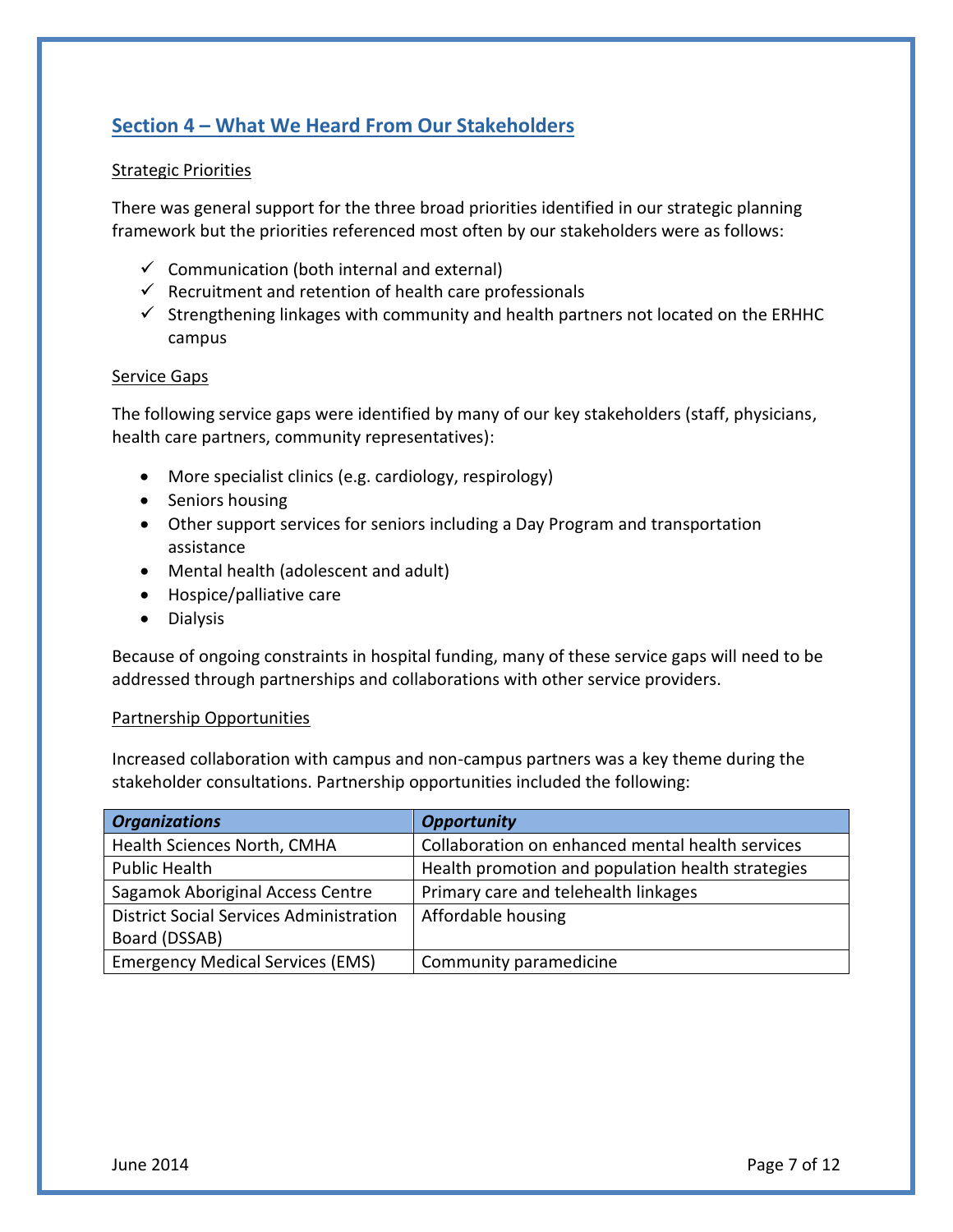# **Section 5 – Strategic Plan Overview**

We are building our new plan on the following 3 *Strategic Pillars*:



And 2 *Strategic Enablers* which will help wth the implementation of our *Strategic Pillars*:



June 2014 **Page 8 of 12**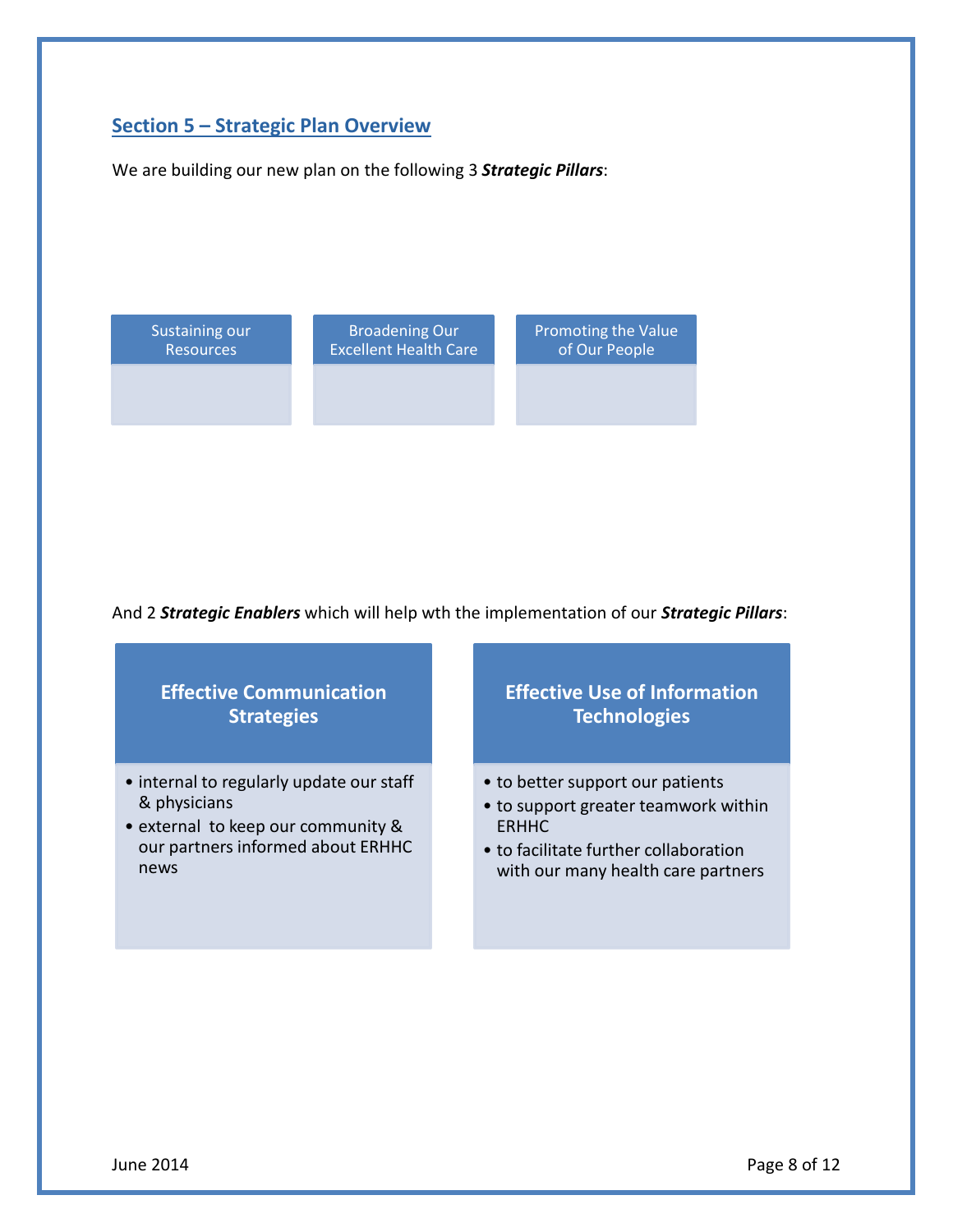## **Section 6 – Our Strategic Goals and Indicators of Success**

For each *Strategic Pillar* we have developed key multi-year strategic goals as well as some "indicators of success" to help us track progress on the achievement of our goals/

**Strategic Pillar #1 – BROADENING OUR EXCELLENT HEALTH CARE –** *By delivering safe, quality healthcare and continually improving the patient experience* 

#### **Key Strategic Goals:**

- Develop a robust patient/family engagement strategy
- Improve the coordination of patient care within our health campus by optimizing our assets and relationships
- Continue to work with other community healthcare providers to explore better ways we can link services to improve the patient experience and outcomes
- Support An *Age-Friendly Community* including a Senior Friendly Hospital strategy

#### **Key Indicators of Success:**

- $\checkmark$  Consolidated Quality Improvement Plan for all our program areas
- $\checkmark$  Increased patient/family feedback including sharing more patient stories
- $\checkmark$  Revitalized table of local health care providers focused on patient care processes
- Effective sharing of patient information within patient's *Circle of Care*
- $\checkmark$  Coordinated care planning for complex, high-needs patients
- $\checkmark$  Expanded services for our seniors (including housing options, day program and transportation services)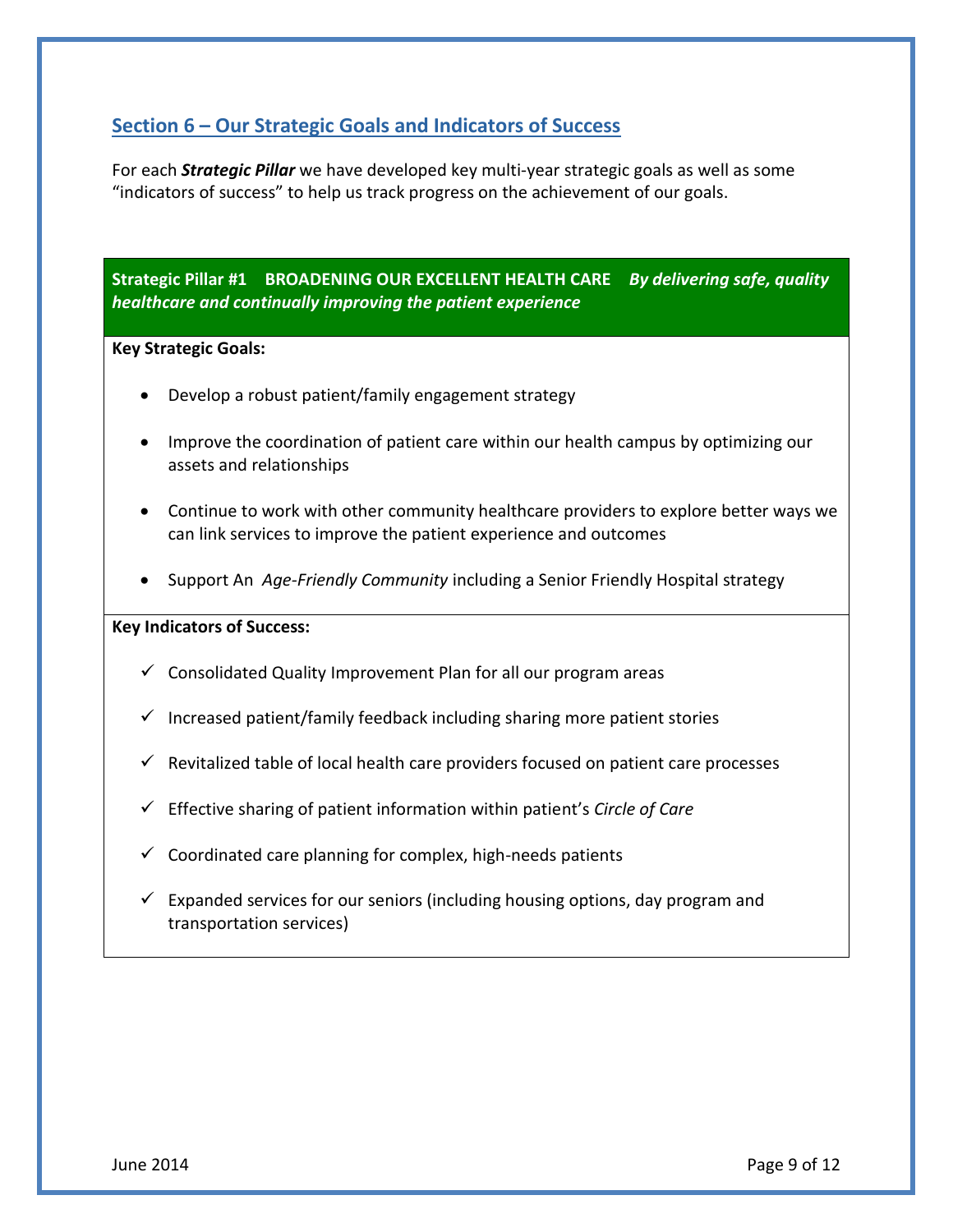#### *human resources strategy to support our current and future physicians and staff*  **Strategic Pillar #2 – PROMOTING THE VALUE OF OUR PEOPLE –** *By creating a comprehensive*

Key Strategic Goals:

- Create a culture of quality through ongoing professional training and development
- Achieve a stable workforce through effective recruitment and retention strategies
- Create a healthy workplace through focused staff health and wellness initiatives

Key Indicators of Success:

- $\checkmark$  Resources allocated to training and development that supports quality improvement
- $\checkmark$  Low turnover rates
- $\checkmark$  Improved morale (based on staff satisfaction surveys) and higher levels of staff engagement/participation

 **Strategic Pillar #3 – SUSTAINING OUR RESOURCES –** *By creating a sustainable local health system with adequate resources to meet the changing needs of our community* 

Key Strategic Goals:

- $\bullet$ Review provincial funding formulas to determine their operational impact on ERHHC
- Continue to pursue a sustainable funding model for our long term care services
- Continue to pursue internal organizational efficiencies and new revenue generating opportunities
- Work with our small hospital partners to identify opportunities for shared service collaborations

Key Indicators of Success:

- $\checkmark$  New provincial funding formula that supports local Health Hub models
- $\checkmark$  Balanced budget for all aspects of our operations
- $\checkmark$  Operational efficiencies identified and implemented
- $\checkmark$  New shared services with our small hospital partners

June 2014 **Page 10 of 12**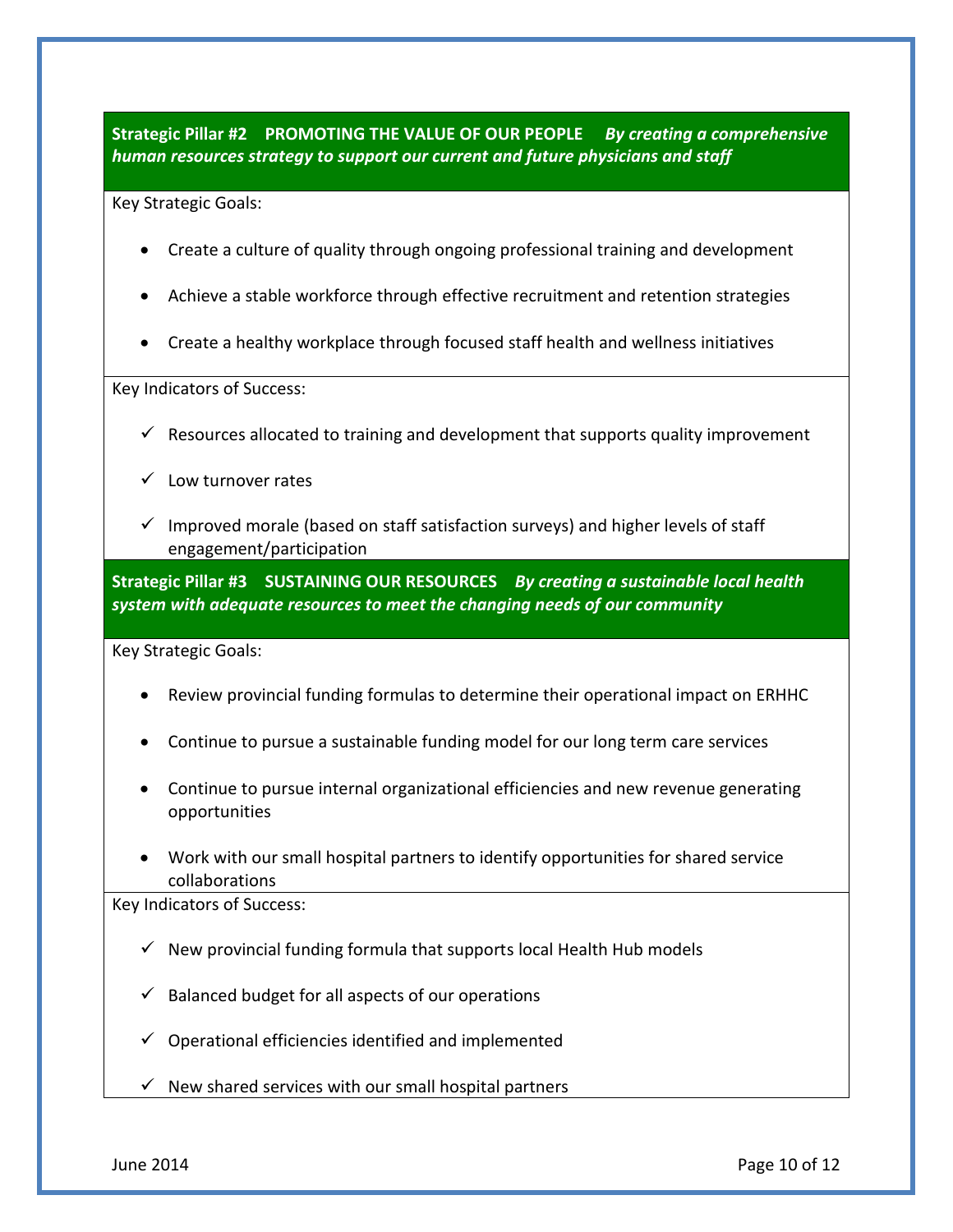# **Section 7 – Our Approach to Health System Integration**

 Like all health service providers that receive funding from the *North East Local Health Integration Network (LHIN)*, we are bound by the *Local Health System Integration Act* which requires all service providers to:

 *…separately and in conjunction with each other identify opportunities to integrate the services of the local health system to provide appropriate, coordinated, effective and efficient services.* 

For us, 'integration' is a means to an end that includes two key outcomes.

- $\triangleright$  Better patient experiences paying special attention to the patient 'hand-off' between service providers so they experience 'seamless care'; and
- $\triangleright$  Further operational efficiencies working smarter together with our health care partners, especially the sharing of non-clinical support services where that makes financial sense to do so.

 Building on the success of our health care campus model, and with the support of the **North East LHIN**, we will continue to pursue integration by strengthening partnerships at four levels:

- 1. with our campus partners (e.g. CCAC, FHT)
- 2. with community health services not on campus (e.g. mental health, public health)
- 3. with our small hospital partners (Manitoulin, Elliot Lake, Blind River)
- 4. with our Regional Hub hospital in Sudbury (especially for specialist outreach services)